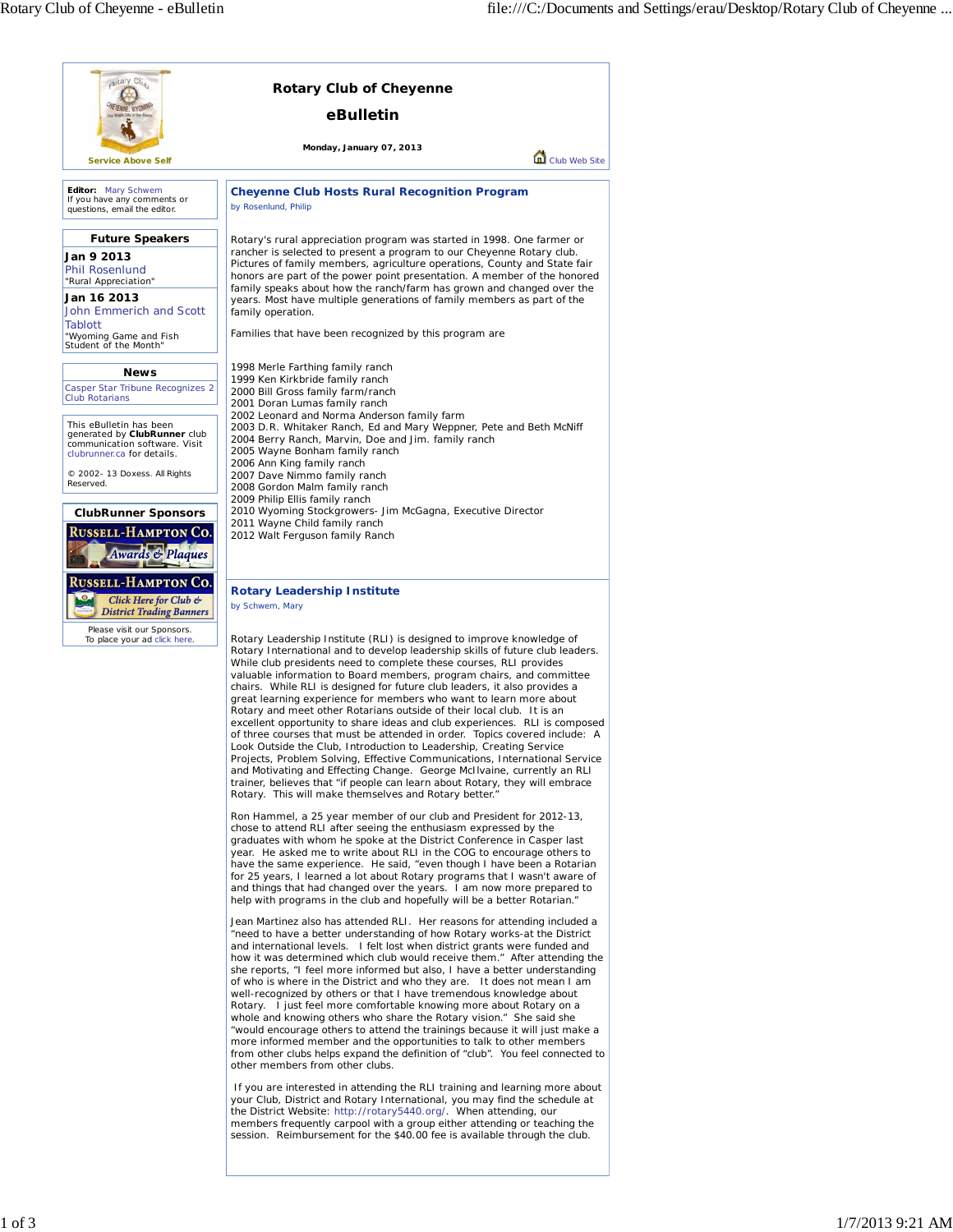| <b>Cheyenne Rotarians Hear President Tanaka Speak</b><br>by Hammel, Ronald                                                                                                                                                                                                                |                                                                   |
|-------------------------------------------------------------------------------------------------------------------------------------------------------------------------------------------------------------------------------------------------------------------------------------------|-------------------------------------------------------------------|
| Lucie, Dave Uchner, Billie, Robin Sims and Susan and Ron<br>Hammel attended the luncheon from the Cheyenne Club. Jerry Crader and<br>Phil Noble were there from the Sunrise Club.                                                                                                         |                                                                   |
| Sakuji Tanaka, President of Rotary gave a very inspiring speech defining<br>how he thinks service ties to peace. Several Rotarians were awarded their<br>Paul Harris Fellowships by the President which was quite an honor.                                                               |                                                                   |
| <b>We Care Announcement</b><br>by Schwem, Mary                                                                                                                                                                                                                                            |                                                                   |
| Our condolences were sent to the family of long-time member, Gale Kelly.                                                                                                                                                                                                                  |                                                                   |
| <b>Cranium Cup Date Set</b><br>by Schwem, Mary                                                                                                                                                                                                                                            |                                                                   |
| The annual Cranium Cup will be held on April 12. It's not too early to scout<br>out those trivia pros who could be the winning asset to your team!                                                                                                                                        |                                                                   |
| Have You Considered a Recurring Gift to the Rotary<br><b>Foundation?</b><br>by Schwem, Mary                                                                                                                                                                                               |                                                                   |
| you prefer. Follow the instructions through the link:<br>http://www.rotary.org/contribute. You'll be glad you did.                                                                                                                                                                        |                                                                   |
| Please Report Make-Up Meetings on the Back of the<br><b>Attendance Card</b><br>by Moore, Teresa S.                                                                                                                                                                                        |                                                                   |
| If you attend another Club's meeting, a committee meeting or participate<br>in any club sponsored activity, please be sure to note it on the back of the<br>attendance card. You just need the activity, your name and the date. By<br>doing so, you will be given credit for attendance. |                                                                   |
|                                                                                                                                                                                                                                                                                           |                                                                   |
| Club Service/Meetings - Sabrina Lane                                                                                                                                                                                                                                                      | Club Service/Public Relations - Kim<br>Withers                    |
| Programs - Brittany Ashby<br>Inspiration - Janet Lewis                                                                                                                                                                                                                                    | National Honor Society Insert -<br>Amanda Esch                    |
| Music- Sylvia Hackl                                                                                                                                                                                                                                                                       | Media/Photographer - Katharine<br>Kunz-Wilkinson                  |
| Valentine's Day Lunch - Darcee Snider<br>Historian - Dave Foreman                                                                                                                                                                                                                         | Website - Mary Schwem                                             |
| <b>Banners</b> - Jeannie Martinez                                                                                                                                                                                                                                                         | COG - Mary Schwem                                                 |
| By-Laws - Scott Meier                                                                                                                                                                                                                                                                     | Club Directory - Tim Ellis, Mick<br>Finnegan, Ed Wallace          |
|                                                                                                                                                                                                                                                                                           | We Care - Mary Carroll                                            |
|                                                                                                                                                                                                                                                                                           | Facebook - Brittany Ashby                                         |
|                                                                                                                                                                                                                                                                                           | Radio & Print PSA's - David Bush<br>Television PSA's - Lee Wagner |
| 2012-13 Club Directors and Committee Chairs<br>by Schwem, Mary<br>Club Service/Activities - Randy Ford                                                                                                                                                                                    | New Generations/RYLA - Chris<br>Church                            |
| Cranium Cup - Lee Wagner                                                                                                                                                                                                                                                                  |                                                                   |
| New Projects - Bob Womack                                                                                                                                                                                                                                                                 | Highway Cleanup - Wayne<br>Johnson                                |
| Polio Plus - Mick Finnegan                                                                                                                                                                                                                                                                | RYLA - Lori Schoene                                               |